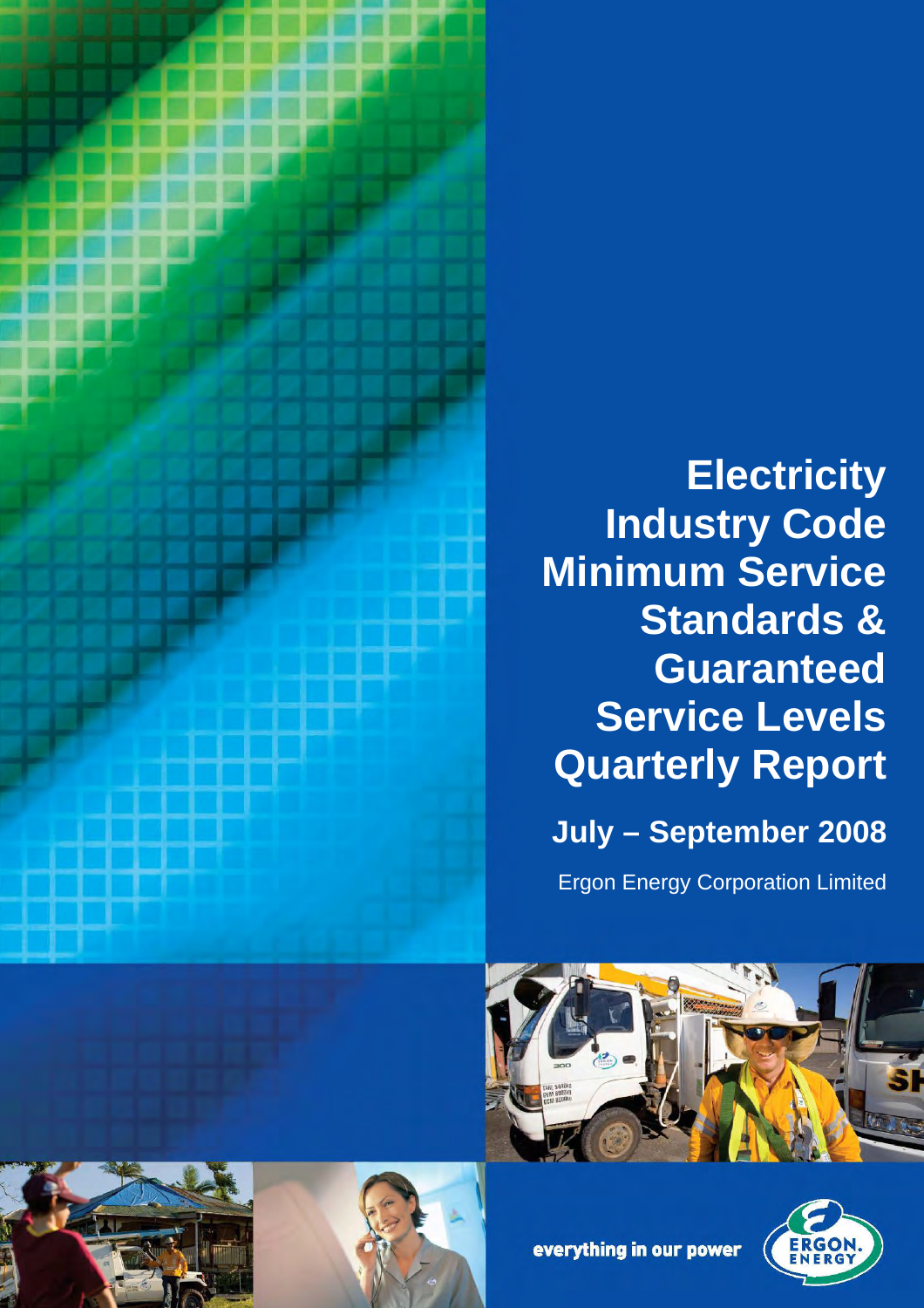## **Table of Contents**

| Explanation of reasons for exceeding minimum service standards and proposals to improve performance7             |  |
|------------------------------------------------------------------------------------------------------------------|--|
|                                                                                                                  |  |
|                                                                                                                  |  |
| Valid GSL Claims – Claim Type Breakdown for the Financial Year to Date (1 July 2008 to 30 September 2008)8       |  |
| Valid GSL Claims - Financial Claim Breakdown for the Financial Year to Date (1 July 2008 to 30 September 2008).9 |  |
|                                                                                                                  |  |
|                                                                                                                  |  |

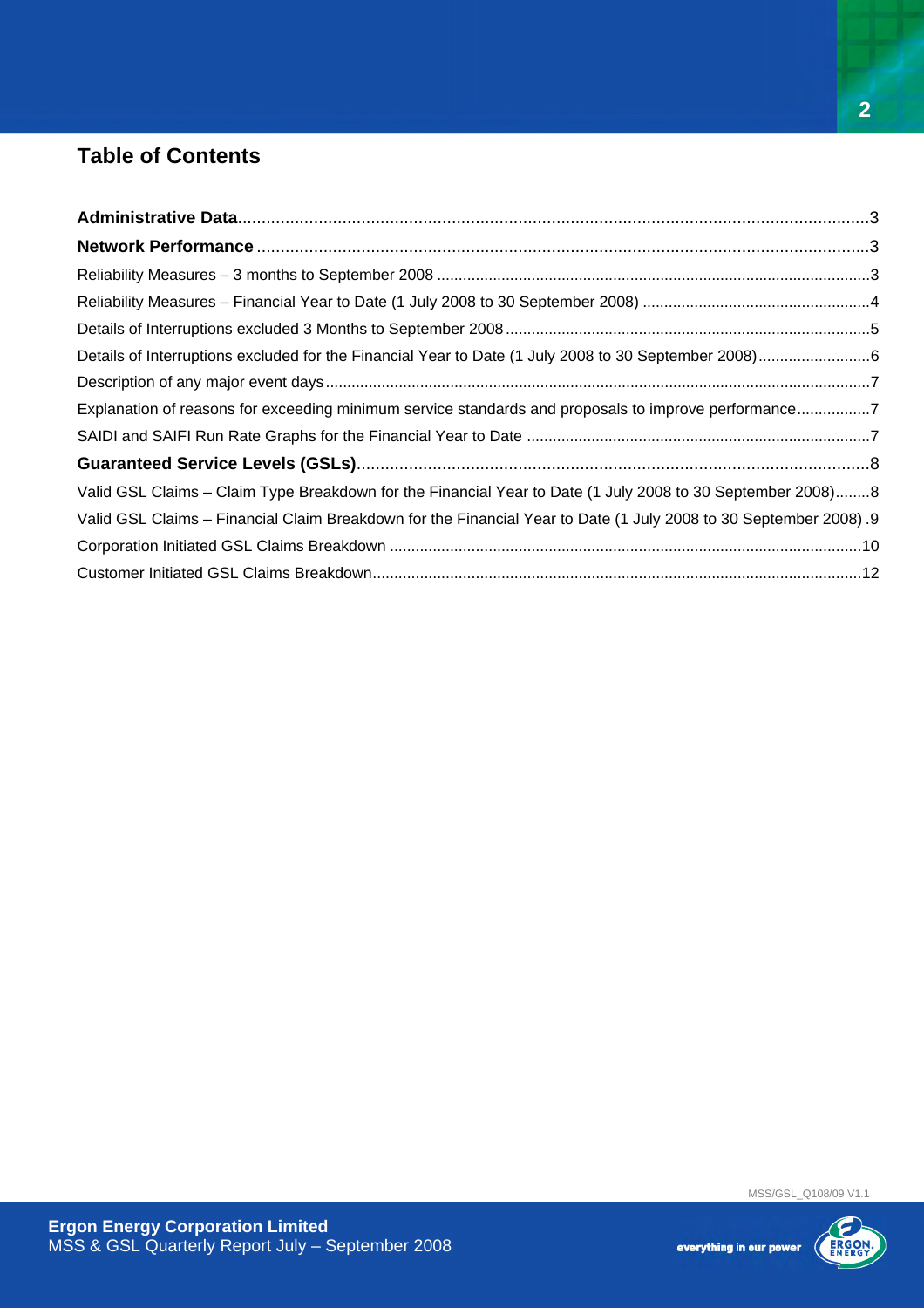### **Administrative Data**

| <b>ITEM NO</b> | <b>MEASURE</b>                        | <b>UNIT</b> | VALUE                                   |
|----------------|---------------------------------------|-------------|-----------------------------------------|
| 1.1            | Distribution Network Service Provider | Name        | <b>Ergon Energy Corporation Limited</b> |
| 1.2            | First day of reporting period         | Date        | 01-07-2008                              |
| 1.3            | Last day of reporting period          | Date        | 30-09-2008                              |

### **Network Performance**

(Reporting obligations under clause 2.6.2(a)(i) (A), (B), (C), (D) & (E) of the Queensland Electricity Industry Code, Fourth Edition effective 4 August 2008 ('The Code'))

### **Reliability Measures – 3 months to September 2008**

(Results effective as at 8 October 2008, for the period ending 30 September 2008)

| <b>ITEM NO.</b> | <b>MEASURE</b>                                             | <b>UNIT</b>    | <b>ACTUAL NETWORK<br/>PERFORMANCE</b> | <b>NETWORK</b><br><b>PERFORMANCE</b><br>LESS EXCLUSIONS |
|-----------------|------------------------------------------------------------|----------------|---------------------------------------|---------------------------------------------------------|
|                 |                                                            |                |                                       |                                                         |
|                 | <b>System Average Interruption Duration Index (SAIDI)</b>  |                | (minutes)                             |                                                         |
|                 | Distribution system - total                                |                |                                       |                                                         |
|                 | Urban                                                      | <b>Minutes</b> | 31.35                                 | 30.88                                                   |
|                 | <b>Short Rural</b>                                         | <b>Minutes</b> | 95.06                                 | 94.13                                                   |
|                 | Long Rural                                                 | <b>Minutes</b> | 187.20                                | 185.41                                                  |
|                 | Distribution system - planned                              |                |                                       |                                                         |
|                 | Urban                                                      | <b>Minutes</b> | 8.34                                  | 8.34                                                    |
|                 | <b>Short Rural</b>                                         | <b>Minutes</b> | 33.98                                 | 33.98                                                   |
|                 | Long Rural                                                 | <b>Minutes</b> | 59.52                                 | 59.52                                                   |
|                 | Distribution system - unplanned                            |                |                                       |                                                         |
|                 | Urban                                                      | <b>Minutes</b> | 23.01                                 | 22.54                                                   |
|                 | <b>Short Rural</b>                                         | <b>Minutes</b> | 61.07                                 | 60.14                                                   |
|                 | Long Rural                                                 | <b>Minutes</b> | 127.68                                | 125.89                                                  |
|                 | <b>System Average Interruption Frequency Index (SAIFI)</b> |                | (number)                              |                                                         |
|                 | Distribution system - total                                |                |                                       |                                                         |
|                 | Urban                                                      | Number         | 0.31                                  | 0.30                                                    |
|                 | <b>Short Rural</b>                                         | Number         | 0.67                                  | 0.66                                                    |
|                 | Long Rural                                                 | Number         | 1.08                                  | 1.08                                                    |
|                 | Distribution system - planned                              |                |                                       |                                                         |
|                 | Urban                                                      | <b>Number</b>  | 0.05                                  | 0.05                                                    |
|                 | Short Rural                                                | Number         | 0.15                                  | 0.15                                                    |
|                 | Long Rural                                                 | Number         | 0.28                                  | 0.28                                                    |
|                 | Distribution system - unplanned                            |                |                                       |                                                         |
|                 | Urban                                                      | Number         | 0.26                                  | 0.26                                                    |
|                 | <b>Short Rural</b>                                         | Number         | 0.52                                  | 0.51                                                    |
|                 | Long Rural                                                 | Number         | 0.81                                  | 0.80                                                    |

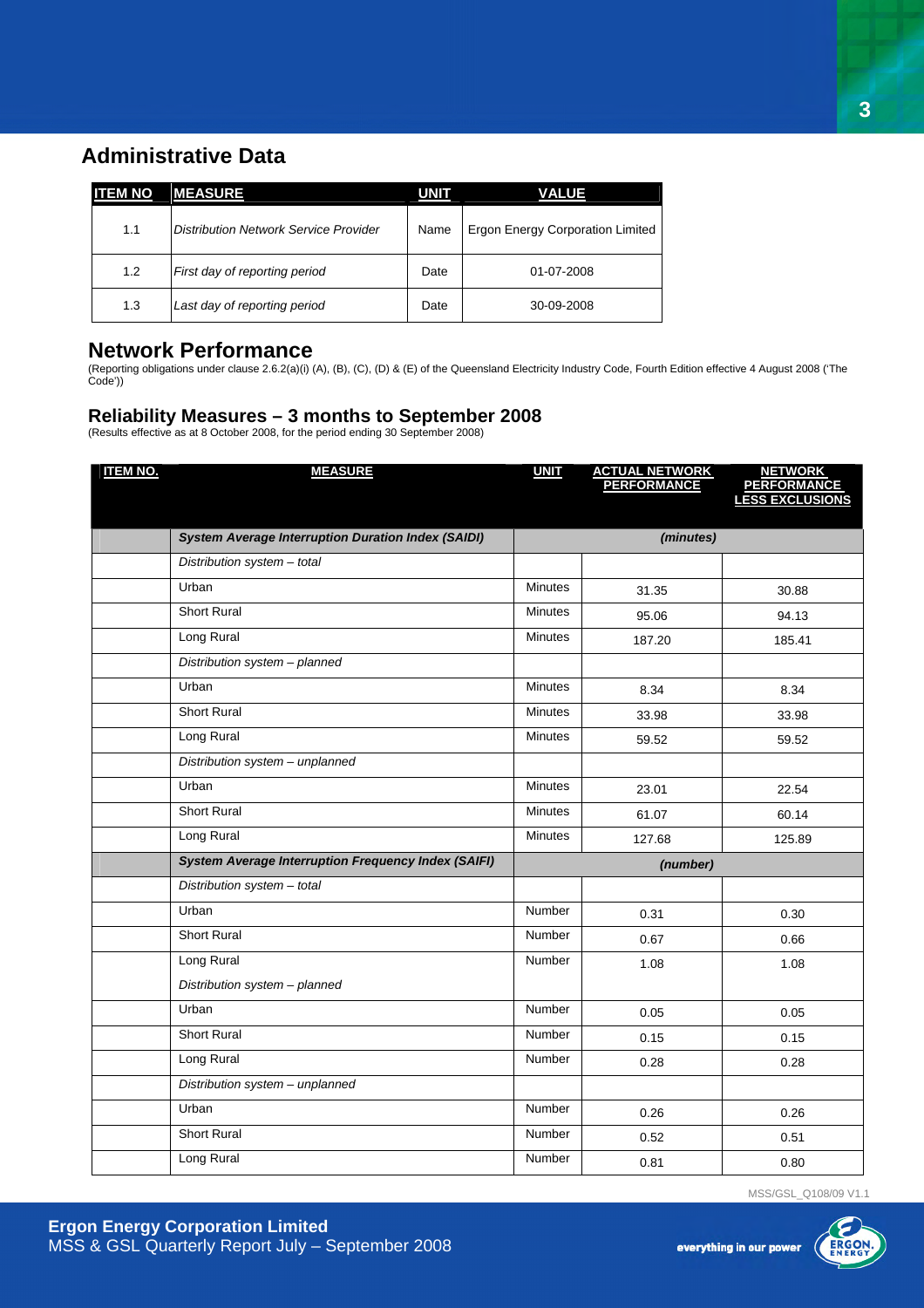### **Reliability Measures – Financial Year to Date (1 July 2008 to 30 September 2008) (Results effective as at 8 October 2008, for the period ending 30 September 2008)**

| <b>ITEM NO.</b> | <b>MEASURE</b>                                             | <b>UNIT</b>    | <b>ACTUAL NETWORK</b><br>PERFORMANCE | <b>NETWORK</b><br><b>PERFORMANCE</b><br><b>LESS EXCLUSIONS</b> |  |  |  |
|-----------------|------------------------------------------------------------|----------------|--------------------------------------|----------------------------------------------------------------|--|--|--|
|                 | <b>System Average Interruption Duration Index (SAIDI)</b>  | (minutes)      |                                      |                                                                |  |  |  |
|                 | Distribution system - total                                |                |                                      |                                                                |  |  |  |
|                 | Urban                                                      | <b>Minutes</b> | 31.35                                | 30.88                                                          |  |  |  |
|                 | <b>Short Rural</b>                                         | <b>Minutes</b> | 95.06                                | 94.13                                                          |  |  |  |
|                 | Long Rural                                                 | <b>Minutes</b> | 187.20                               | 185.41                                                         |  |  |  |
|                 | Distribution system - planned                              |                |                                      |                                                                |  |  |  |
|                 | Urban                                                      | Minutes        | 8.34                                 | 8.34                                                           |  |  |  |
|                 | <b>Short Rural</b>                                         | <b>Minutes</b> | 33.98                                | 33.98                                                          |  |  |  |
|                 | Long Rural                                                 | <b>Minutes</b> | 59.52                                | 59.52                                                          |  |  |  |
|                 | Distribution system - unplanned                            |                |                                      |                                                                |  |  |  |
|                 | Urban                                                      | <b>Minutes</b> | 23.01                                | 22.54                                                          |  |  |  |
|                 | <b>Short Rural</b>                                         | <b>Minutes</b> | 61.07                                | 60.14                                                          |  |  |  |
|                 | Long Rural                                                 | <b>Minutes</b> | 127.68                               | 125.89                                                         |  |  |  |
|                 | <b>System Average Interruption Frequency Index (SAIFI)</b> |                | (number)                             |                                                                |  |  |  |
|                 | Distribution system - total                                |                |                                      |                                                                |  |  |  |
|                 | Urban                                                      | Number         | 0.31                                 | 0.30                                                           |  |  |  |
|                 | <b>Short Rural</b>                                         | Number         | 0.67                                 | 0.66                                                           |  |  |  |
|                 | Long Rural                                                 | Number         | 1.08                                 | 1.08                                                           |  |  |  |
|                 | Distribution system - planned                              |                |                                      |                                                                |  |  |  |
|                 | Urban                                                      | Number         | 0.05                                 | 0.05                                                           |  |  |  |
|                 | <b>Short Rural</b>                                         | Number         | 0.15                                 | 0.15                                                           |  |  |  |
|                 | Long Rural                                                 | Number         | 0.28                                 | 0.28                                                           |  |  |  |
|                 | Distribution system - unplanned                            |                |                                      |                                                                |  |  |  |
|                 | Urban                                                      | <b>Number</b>  | 0.26                                 | 0.26                                                           |  |  |  |
|                 | <b>Short Rural</b>                                         | Number         | 0.52                                 | 0.51                                                           |  |  |  |
|                 | Long Rural                                                 | Number         | 0.81                                 | 0.80                                                           |  |  |  |

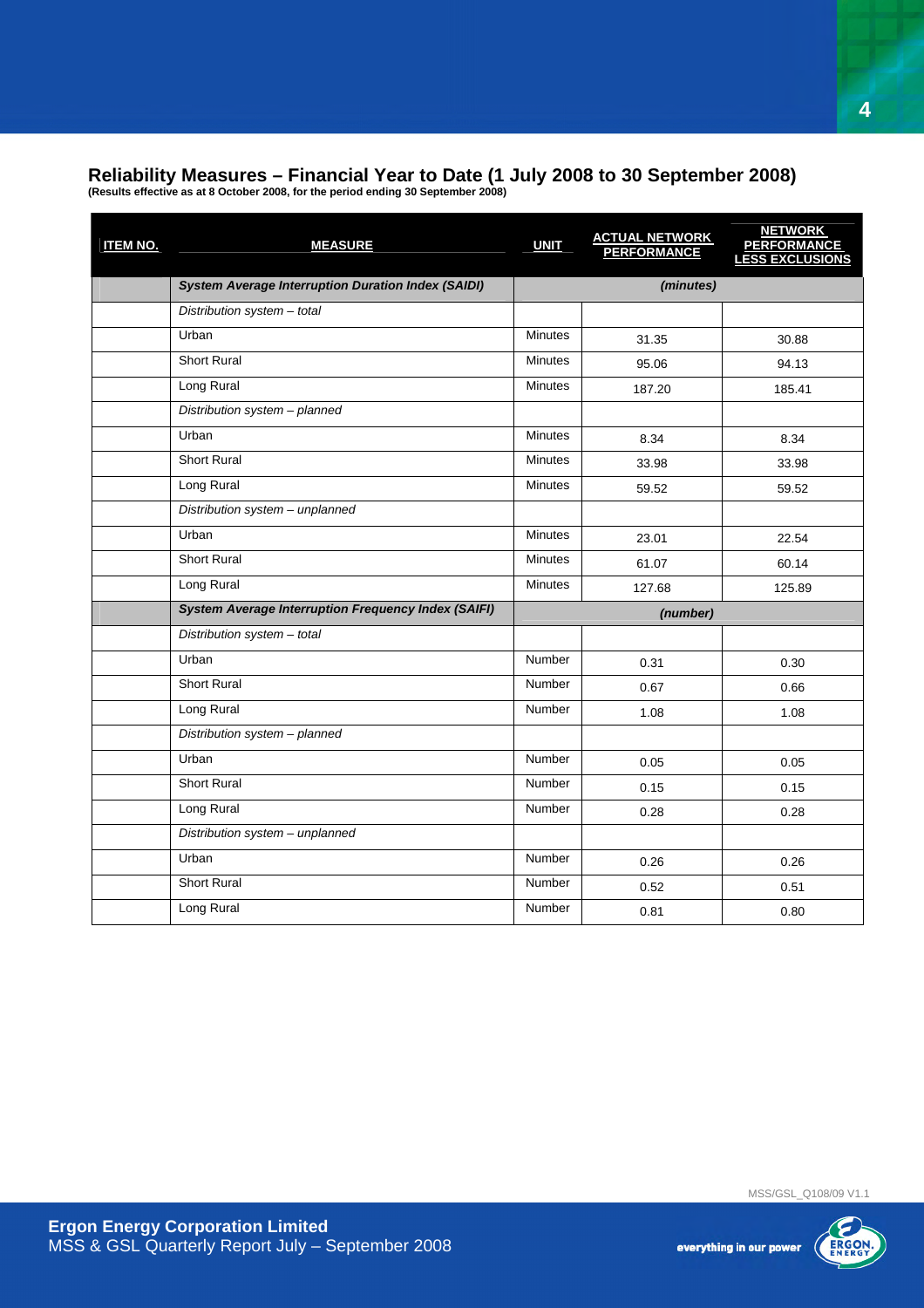### **Details of Interruptions excluded 3 Months to September 2008**

**(Results effective as at 8October 2008, for the period ending 30 September 2008)** 

|                                                                                                                                                                                                                                 | Urban    | <b>SR</b> | <b>LR</b> |  |  |  |
|---------------------------------------------------------------------------------------------------------------------------------------------------------------------------------------------------------------------------------|----------|-----------|-----------|--|--|--|
| <b>System Average Interruption Duration Index (SAIDI)</b>                                                                                                                                                                       |          | (minutes) |           |  |  |  |
| (a) an interruption of a duration of one minute or less;                                                                                                                                                                        | 0.00     | 0.00      | 0.00      |  |  |  |
| (b) an interruption resulting from:                                                                                                                                                                                             |          |           |           |  |  |  |
| (i) load shedding due to a shortfall in generation;                                                                                                                                                                             | 0.00     | 0.00      | 0.00      |  |  |  |
| (ii) a direction by NEMMCO, a system operator or any other<br>body exercising a similar function under the Electricity Act.<br>National Electricity Code or National Electricity Law;                                           | 0.00     | 0.00      | 0.00      |  |  |  |
| (iii) automatic shedding of load under the control of under<br>frequency relays following the occurrence of a power system<br>under-frequency condition described in the power system<br>security and reliability standards; or | 0.00     | 0.00      | 0.00      |  |  |  |
| (iv) a failure of the shared transmission grid; or                                                                                                                                                                              | 0.00     | 0.00      | 0.00      |  |  |  |
| (v) a direction by a police officer or another authorised person<br>exercising powers in relation to public safety;                                                                                                             | 0.00     | 0.00      | 0.00      |  |  |  |
| (c) any interruption to the supply of electricity on a distribution<br>entity's supply network which commences on a major event day;<br>and                                                                                     | 0.00     | 0.00      | 0.00      |  |  |  |
| (d) an interruption caused by a customer's electrical installation or<br>failure of that electrical installation.                                                                                                               | 0.47     | 0.93      | 1.79      |  |  |  |
| <b>Total SAIDI for all Exclusion Events</b>                                                                                                                                                                                     | 0.47     | 0.93      | 1.79      |  |  |  |
|                                                                                                                                                                                                                                 |          |           |           |  |  |  |
| <b>System Average Interruption Frequency Index (SAIFI)</b>                                                                                                                                                                      | (number) |           |           |  |  |  |
| (a) an interruption of a duration of one minute or less;                                                                                                                                                                        | 0.00     | 0.00      | 0.00      |  |  |  |
| (b) an interruption resulting from:                                                                                                                                                                                             |          |           |           |  |  |  |
|                                                                                                                                                                                                                                 |          |           |           |  |  |  |
| (i) load shedding due to a shortfall in generation;                                                                                                                                                                             | 0.00     | 0.00      | 0.00      |  |  |  |
| (ii) a direction by NEMMCO, a system operator or any other<br>body exercising a similar function under the Electricity Act,<br>National Electricity Code or National Electricity Law;                                           | 0.00     | 0.00      | 0.00      |  |  |  |
| (iii) automatic shedding of load under the control of under<br>frequency relays following the occurrence of a power system<br>under-frequency condition described in the power system<br>security and reliability standards; or | 0.00     | 0.00      | 0.00      |  |  |  |
| (iv) a failure of the shared transmission grid; or                                                                                                                                                                              | 0.00     | 0.00      | 0.00      |  |  |  |
| (v) a direction by a police officer or another authorised person<br>exercising powers in relation to public safety;                                                                                                             | 0.00     | 0.00      | 0.00      |  |  |  |
| (c) any interruption to the supply of electricity on a distribution<br>entity's supply network which commences on a major event day;<br>and                                                                                     | 0.00     | 0.00      | 0.00      |  |  |  |
| (d) an interruption caused by a customer's electrical installation or<br>failure of that electrical installation.                                                                                                               | 0.00     | 0.01      | 0.01      |  |  |  |

Note: Ergon Energy does not currently record momentary (<1 minute) outages.



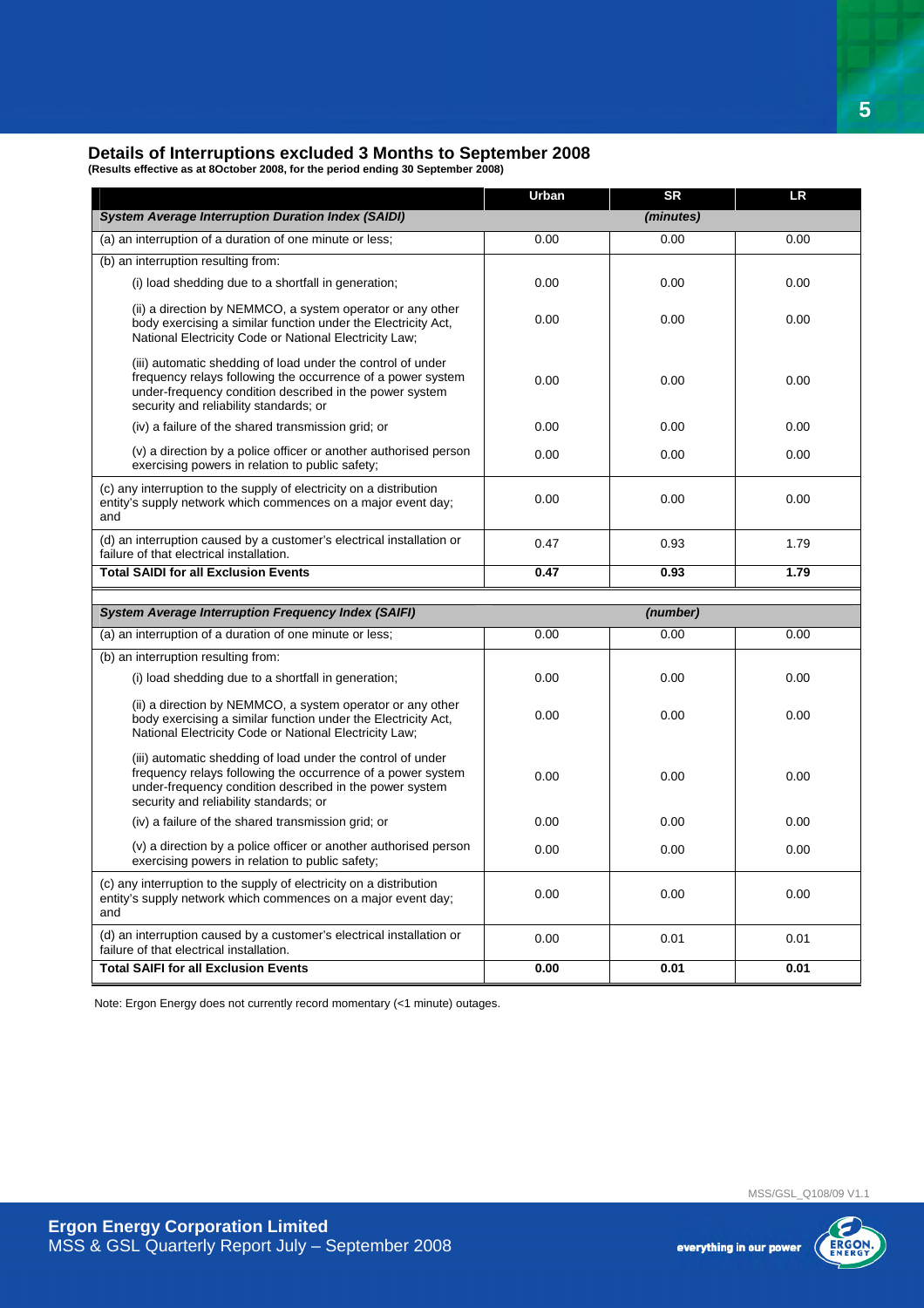### **Details of Interruptions excluded for the Financial Year to Date (1 July 2008 to 30 September 2008) (Results effective as at 8October 2008, for the period ending 30 September 2008)**

|                                                                                                                                                                                                                                 | Urban    | <b>SR</b> | <b>LR</b> |  |  |  |
|---------------------------------------------------------------------------------------------------------------------------------------------------------------------------------------------------------------------------------|----------|-----------|-----------|--|--|--|
| <b>System Average Interruption Duration Index (SAIDI)</b>                                                                                                                                                                       |          | (minutes) |           |  |  |  |
| (a) an interruption of a duration of one minute or less;                                                                                                                                                                        | 0.00     | 0.00      | 0.00      |  |  |  |
| (b) an interruption resulting from:                                                                                                                                                                                             |          |           |           |  |  |  |
| (i) load shedding due to a shortfall in generation;                                                                                                                                                                             | 0.00     | 0.00      | 0.00      |  |  |  |
| (ii) a direction by NEMMCO, a system operator or any other<br>body exercising a similar function under the Electricity Act,<br>National Electricity Code or National Electricity Law;                                           | 0.00     | 0.00      | 0.00      |  |  |  |
| (iii) automatic shedding of load under the control of under<br>frequency relays following the occurrence of a power system<br>under-frequency condition described in the power system<br>security and reliability standards; or | 0.00     | 0.00      | 0.00      |  |  |  |
| (iv) a failure of the shared transmission grid; or                                                                                                                                                                              | 0.00     | 0.00      | 0.00      |  |  |  |
| (v) a direction by a police officer or another authorised person<br>exercising powers in relation to public safety;                                                                                                             | 0.00     | 0.00      | 0.00      |  |  |  |
| (c) any interruption to the supply of electricity on a distribution<br>entity's supply network which commences on a major event day;<br>and                                                                                     | 0.00     | 0.00      | 0.00      |  |  |  |
| (d) an interruption caused by a customer's electrical installation or<br>failure of that electrical installation.                                                                                                               | 0.47     | 0.93      | 1.79      |  |  |  |
| <b>Total SAIDI for all Exclusion Events</b>                                                                                                                                                                                     | 0.47     | 0.93      | 1.79      |  |  |  |
|                                                                                                                                                                                                                                 |          |           |           |  |  |  |
| <b>System Average Interruption Frequency Index (SAIFI)</b>                                                                                                                                                                      | (number) |           |           |  |  |  |
| (a) an interruption of a duration of one minute or less;                                                                                                                                                                        | 0.00     | 0.00      | 0.00      |  |  |  |
| (b) an interruption resulting from:                                                                                                                                                                                             |          |           |           |  |  |  |
| (i) load shedding due to a shortfall in generation;                                                                                                                                                                             | 0.00     | 0.00      | 0.00      |  |  |  |
| (ii) a direction by NEMMCO, a system operator or any other<br>body exercising a similar function under the Electricity Act,<br>National Electricity Code or National Electricity Law;                                           | 0.00     | 0.00      | 0.00      |  |  |  |
| (iii) automatic shedding of load under the control of under<br>frequency relays following the occurrence of a power system<br>under-frequency condition described in the power system<br>security and reliability standards; or | 0.00     | 0.00      | 0.00      |  |  |  |
| (iv) a failure of the shared transmission grid; or                                                                                                                                                                              | 0.00     | 0.00      | 0.00      |  |  |  |
| (v) a direction by a police officer or another authorised person<br>exercising powers in relation to public safety;                                                                                                             | 0.00     | 0.00      | 0.00      |  |  |  |
| (c) any interruption to the supply of electricity on a distribution<br>entity's supply network which commences on a major event day;<br>and                                                                                     | 0.00     | 0.00      | 0.00      |  |  |  |
| (d) an interruption caused by a customer's electrical installation or                                                                                                                                                           |          |           |           |  |  |  |
| failure of that electrical installation.                                                                                                                                                                                        | 0.00     | 0.01      | 0.01      |  |  |  |

Note: Ergon Energy does not currently record momentary (<1 minute) outages.

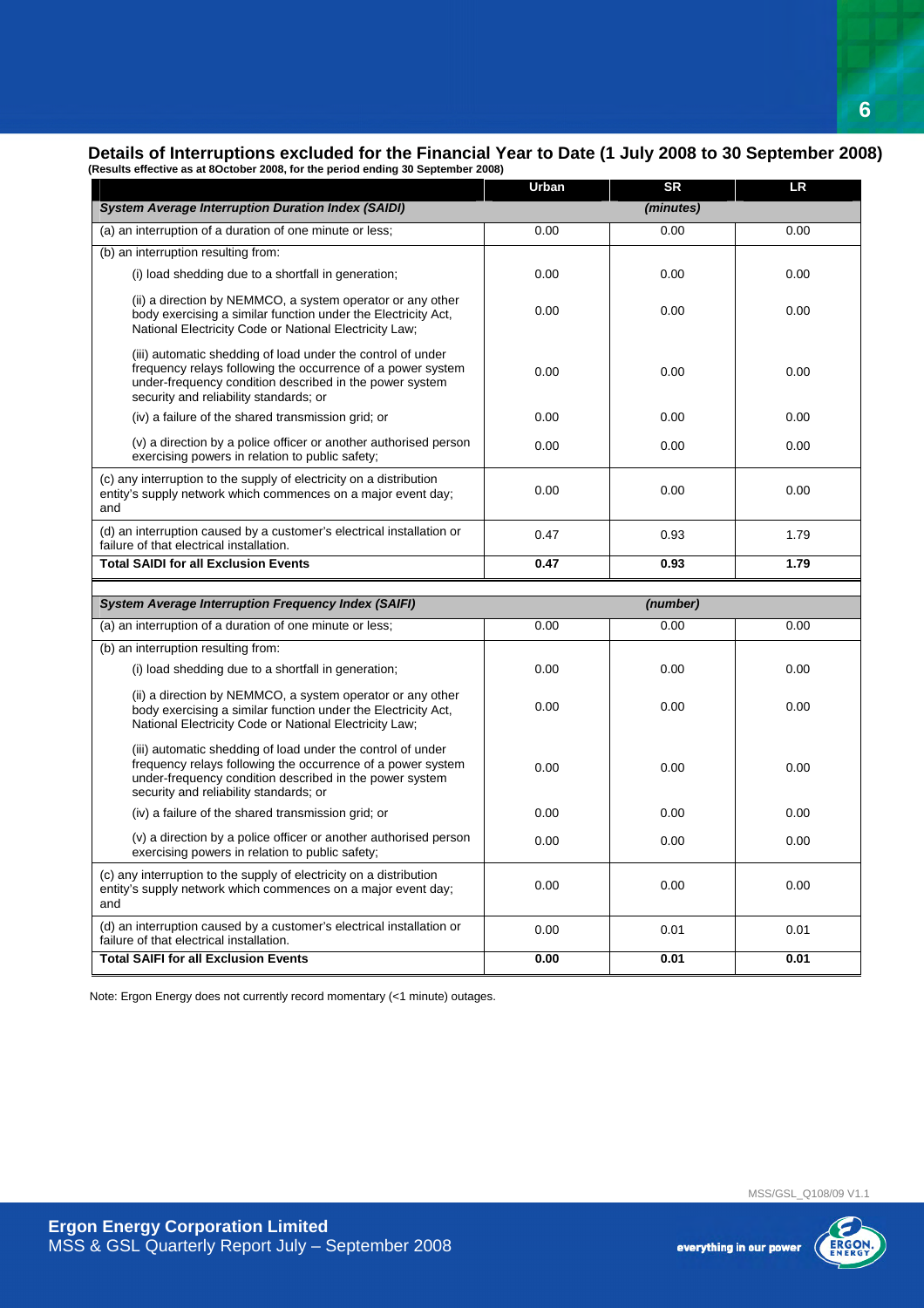### **Description of any major event days**

.

Ergon Energy registered no Major Event Days (MED) during the September quarter using the 2.5 beta exclusion event method, which classifies a MED to be any day with a daily SAIDI value greater than the 2008-09 MED Threshold (TMED) of 8.94 system minutes.

### **Explanation of reasons for exceeding minimum service standards and proposals to improve performance**

Given the inherent variability of reliability measures, caution should be exercised in drawing conclusions about relative underlying reliability performance based on short periods of measurement such as three months. Nevertheless, it is worth noting that the year to date SAIDI/SAIFI performance of both the Urban and Short Rural feeder remain favourable to the MSS targets. The overall year to date SAIDI for the Long Rural feeders remains unfavourable to the MSS target whilst the SAIFI is favourable to the MSS target.

While the Long Rural SAIDI is tracking above the year to date MSS target, the actual reliability performance (both SAIDI/SAIFI) of Long Rural Feeders have improved compared to the September 2007 results and also remain more favourable to the MSS compared to the previous year. A large proportion of the Long Rural SAIDI is attributable to the planned works taking place before the storm season.

Ergon Energy will be in a better position to assess the underlying performance to the MSS targets from the second quarter of the **2008-09 financial year**.



### **SAIDI and SAIFI Run Rate Graphs for the Financial Year to Date (Results effective as at 8 October 2008, for the period ending 30 September 2008)**

**Ergon Energy Corporation Limited**  MSS & GSL Quarterly Report July – September 2008

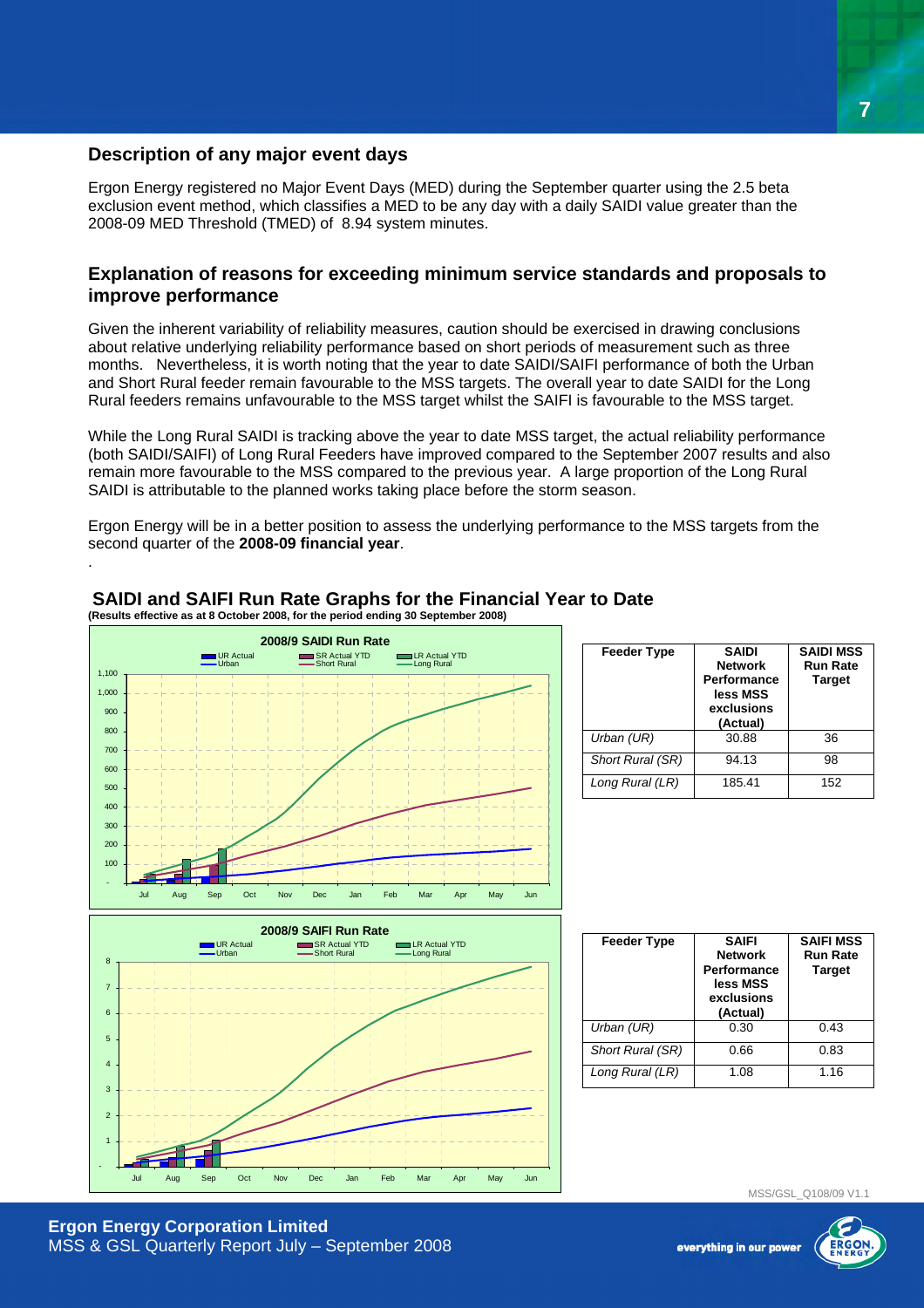### **Guaranteed Service Levels (GSLs)**

(Reporting obligations under clause 2.6.2(a)(ii) (A), (B) & (C) of The Code)

| Yearly Breakdown of Valid GSLClaims for Ergon Energy - 2008/2009 Financial Year |      |               |           |                |                 |                 |         |          |              |       |     |      |                                   |
|---------------------------------------------------------------------------------|------|---------------|-----------|----------------|-----------------|-----------------|---------|----------|--------------|-------|-----|------|-----------------------------------|
| Type of GSL                                                                     | July | <b>August</b> | September | <b>October</b> | <b>November</b> | <b>December</b> | January | February | <b>March</b> | April | May | June | <b>Cumulative</b><br><b>Total</b> |
| Planned Interruption (Bus)                                                      |      |               |           |                |                 |                 |         |          |              |       |     |      | 10                                |
| Planned Interruption (Res)                                                      | 36   | $\sim$        | 44        |                |                 |                 |         |          |              |       |     |      | 101                               |
| Connection                                                                      | 16   |               |           |                |                 |                 |         |          |              |       |     |      | 27                                |
| <b>Wrongful Disconnection</b>                                                   | 19   |               | 13        |                |                 |                 |         |          |              |       |     |      | 44                                |
| Reconnection                                                                    |      |               |           |                |                 |                 |         |          |              |       |     |      |                                   |
| Hot Water Supply                                                                |      |               |           |                |                 |                 |         |          |              |       |     |      |                                   |
| Appointments                                                                    |      |               |           |                |                 |                 |         |          |              |       |     |      | 10                                |
| <b>Reliability - Frequency</b>                                                  |      |               |           |                |                 |                 |         |          |              |       |     |      | 24                                |
| <b>Reliability - Duration</b>                                                   |      |               |           |                |                 |                 |         |          |              |       |     |      |                                   |
| <b>Monthly Total</b>                                                            | 93   | 55            | 74        |                |                 |                 |         |          |              |       |     |      | 219                               |

### **Valid GSL Claims – Claim Type Breakdown for the Financial Year to Date (1 July 2008 to 30 September 2008)**



During the September quarter, Ergon Energy paid an additional 24 interruption-frequency GSL claims to customers affected by the Yeppoon outages during 2007/08. The interruption-frequency GSLs paid followed several outages on a high voltage feeder emanating from the Yeppoon zone substation, which resulted in a select number of customers supplied by the feeder exceeding the Electricity Industry Code required threshold of allowable interruptions to supply.

Along with the carry-over of 2007/08 interruption-frequency GSLs, Ergon Energy experienced a relatively high number of planned interruption GSL claims during the September quarter. A number of the planned interruption GSLs paid related to an incident in Kingaroy, where 70 customers were not notified of a scheduled outage. Ergon Energy sent a letter to all customers affected by outage, apologising for the inconvenience and advising of their eligibility to claim a GSL. In addition to the Kingaroy incident, a small number of customers did not receive notification of their applicable planned outage due to inaccurate system standing data on customer details. Customer details that were found to be inaccurate have now been corrected in databases, ensuring the affected customers will receive notification for future planned outages.

MSS/GSL\_Q108/09 V1.1

everything in our power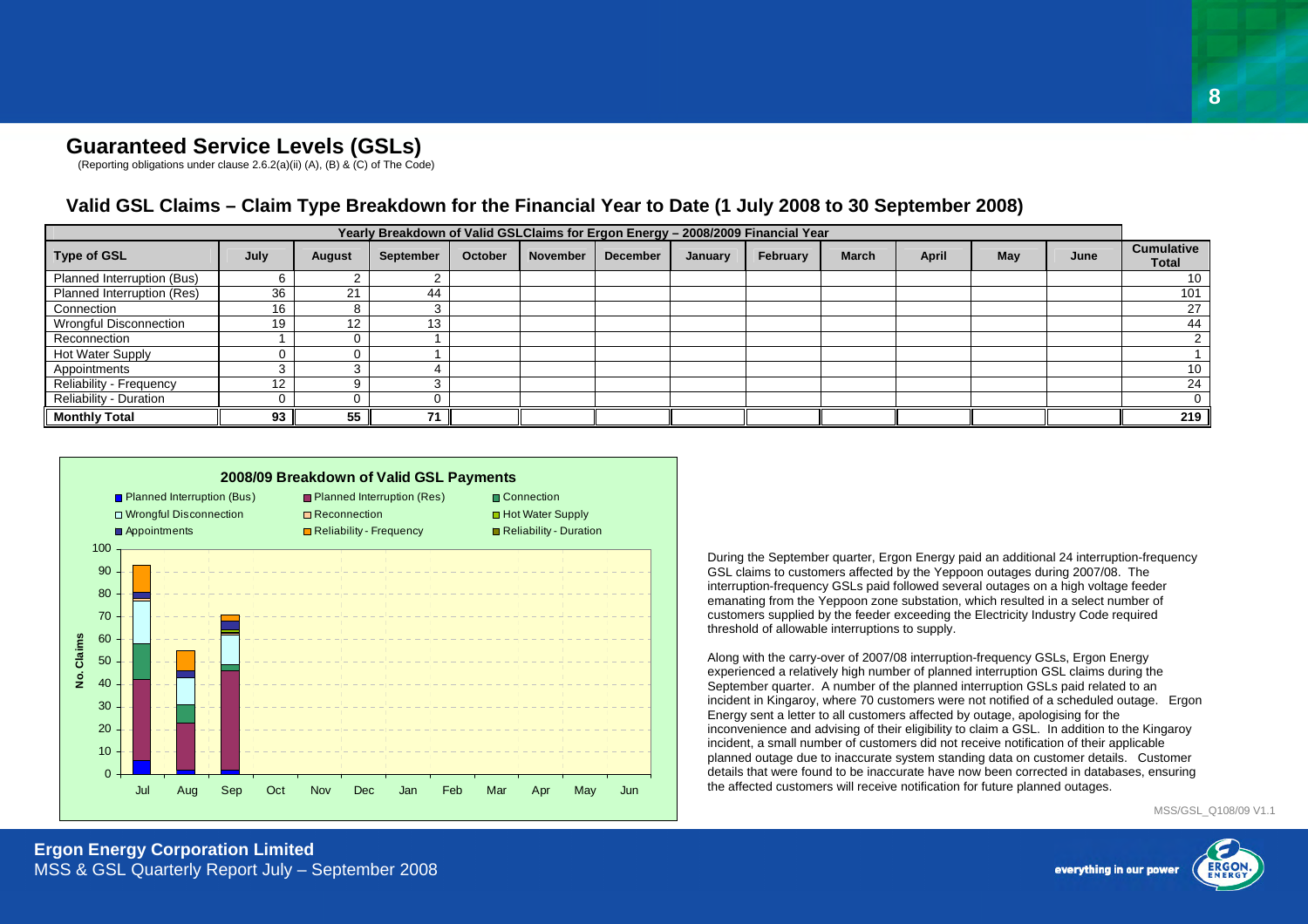| Financial Breakdown of Valid GSL Payments for Ergon Energy - 2008/2009 Financial Year |            |            |            |                |                 |                 |         |          |              |       |     |      |                                   |
|---------------------------------------------------------------------------------------|------------|------------|------------|----------------|-----------------|-----------------|---------|----------|--------------|-------|-----|------|-----------------------------------|
| <b>Type of GSL</b>                                                                    | July       | August     | September  | <b>October</b> | <b>November</b> | <b>December</b> | January | February | <b>March</b> | April | May | June | <b>Cumulative</b><br><b>Total</b> |
| Planned Interruption (Bus)                                                            | \$300.00   | \$100.00   | \$100.00   |                |                 |                 |         |          |              |       |     |      | \$500.00                          |
| Planned Interruption (Res)                                                            | \$720.00   | \$480.00   | \$880.00   |                |                 |                 |         |          |              |       |     |      | \$2,080.00                        |
| Connection                                                                            | \$1,560.00 | \$840.00   | \$200.00   |                |                 |                 |         |          |              |       |     |      | \$2,600.00                        |
| <b>Wrongful Disconnection</b>                                                         | \$1,900.00 | \$1,200.00 | \$1,300.00 |                |                 |                 |         |          |              |       |     |      | \$4,400.00                        |
| Reconnection                                                                          | \$40.00    | \$0.00     | \$40.00    |                |                 |                 |         |          |              |       |     |      | \$80.00                           |
| <b>Hot Water Supply</b>                                                               | \$0.00     | \$0.00     | \$40.00    |                |                 |                 |         |          |              |       |     |      | \$40.00                           |
| Appointments                                                                          | \$120.00   | \$120.00   | \$160.00   |                |                 |                 |         |          |              |       |     |      | \$400.00                          |
| Reliability - Frequency                                                               | \$960.00   | \$720.00   | \$240.00   |                |                 |                 |         |          |              |       |     |      | \$1,920.00                        |
| <b>Reliability - Duration</b>                                                         | \$0.00     | \$0.00     | \$0.00     |                |                 |                 |         |          |              |       |     |      | \$0.00                            |
| <b>Monthly Total</b>                                                                  | \$5,600.00 | \$3,460.00 | \$2,960.00 |                |                 |                 |         |          |              |       |     |      | \$12,020.00                       |

### **Valid GSL Claims – Financial Claim Breakdown for the Financial Year to Date (1 July 2008 to 30 September 2008)**

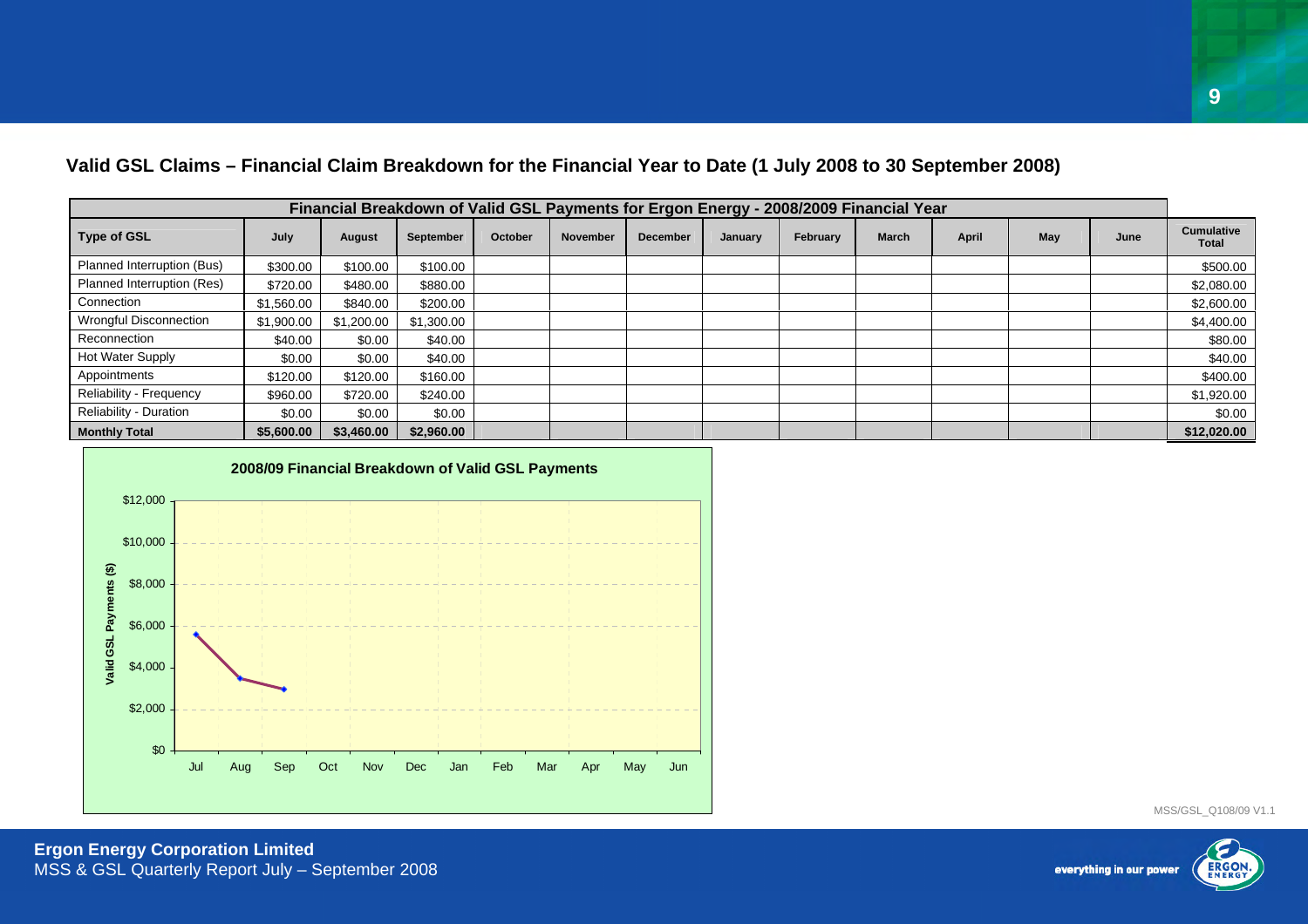|  |  |  |  | <b>Corporation Initiated GSL Claims Breakdown</b> |
|--|--|--|--|---------------------------------------------------|
|--|--|--|--|---------------------------------------------------|

|                               |                                   | July 2008 to September 2008                           |                                                            |                    | <b>Financial Year to Date</b>     |                                                       |                                                            |                    |  |  |  |
|-------------------------------|-----------------------------------|-------------------------------------------------------|------------------------------------------------------------|--------------------|-----------------------------------|-------------------------------------------------------|------------------------------------------------------------|--------------------|--|--|--|
| <b>Type of GSL</b>            | Number of<br><b>Claims Raised</b> | Number of<br><b>Claims</b><br>Accepted<br>(Valid GSL) | Number of<br><b>Claims</b><br>Investigated<br>and Not Paid | <b>Amount Paid</b> | Number of<br><b>Claims Raised</b> | Number of<br><b>Claims</b><br>Accepted<br>(Valid GSL) | Number of<br><b>Claims</b><br>Investigated<br>and Not Paid | <b>Amount Paid</b> |  |  |  |
| Connection                    | 28                                | 27                                                    |                                                            | \$2,600.00         | 28                                | 27                                                    |                                                            | \$2,600.00         |  |  |  |
| <b>Wrongful Disconnection</b> | 51                                | 44                                                    |                                                            | \$4,400.00         | 51                                | 44                                                    |                                                            | \$4,400.00         |  |  |  |
| Reconnection                  |                                   |                                                       |                                                            | \$40.00            |                                   |                                                       |                                                            | \$40.00            |  |  |  |
| Hot Water Supply              |                                   |                                                       |                                                            | \$40.00            |                                   |                                                       |                                                            | \$40.00            |  |  |  |
| Total                         | 81                                | 73                                                    | 8                                                          | \$7,080.00         | 81                                | 73                                                    | 8                                                          | \$7,080.00         |  |  |  |

### **Corporation Initiated Number of Valid GSL Claims Paid - Jul to Sep 2008**

### **Corporation Initiated Number of Valid GSL Claims Paid - Jul to Sep 2008**

Connection □ Wrongful Disconnection □ Customer Reconnection □ Hot Water Supply



Connection □ Wrongful Disconnection □ Customer Reconnection ■ Hot Water Supply



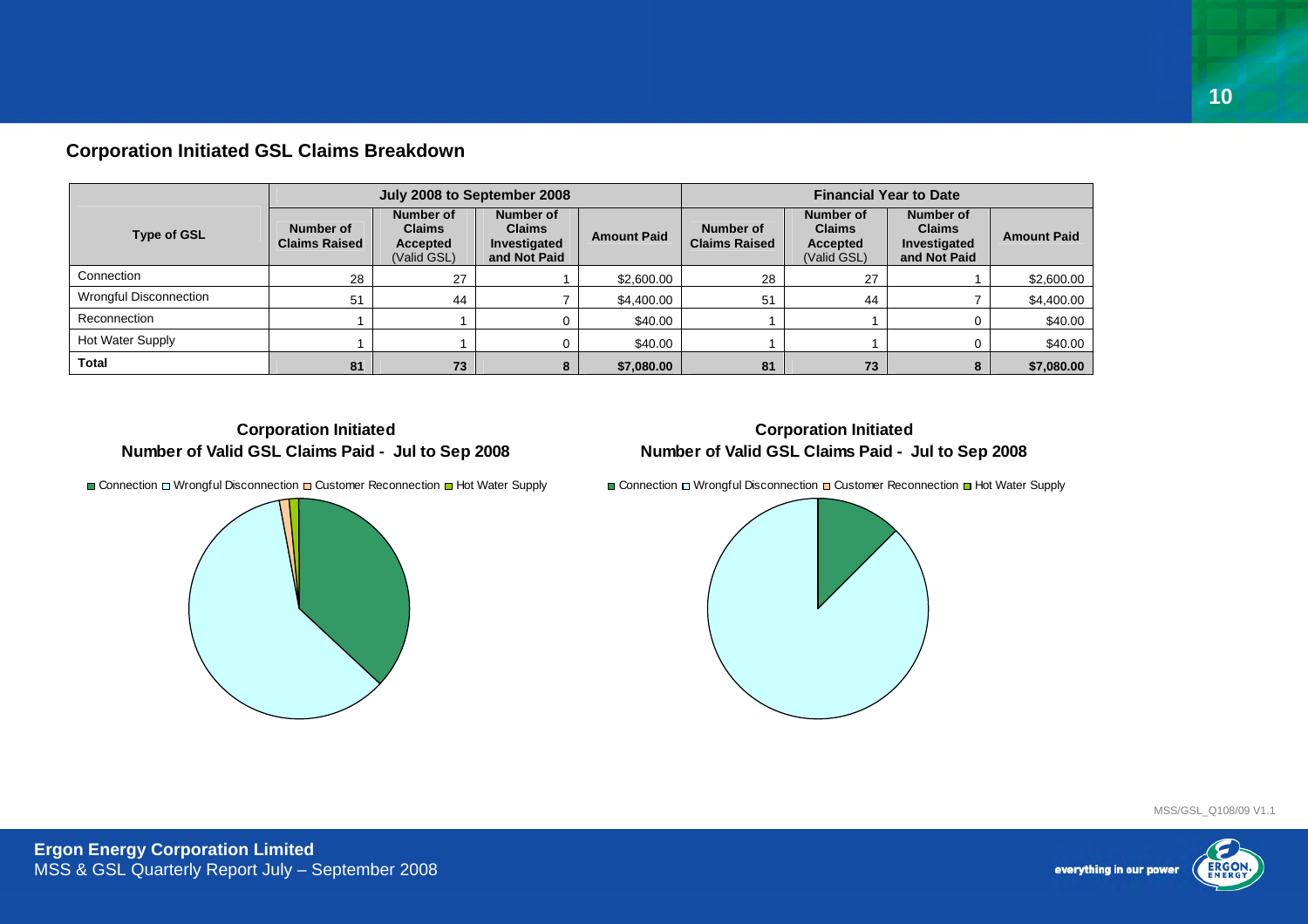### **Corporation Initiated GSL Claims – Rejection Reasons, July 2008 to September 2008**

There were 8 Corporation Initiated GSL claims investigated and not paid due to:

- 7 Wrongful Disconnections
	- <sup>o</sup> 2 x Ergon not notified about council address change
	- <sup>o</sup> 1 x Incorrectly raised by representative as part of another claim
	- <sup>o</sup> 1 x Main switch turned off by non-employee
	- <sup>o</sup> 1 x Incorrectly entered into system (another claim raised and paid)
	- <sup>o</sup> 2 x Initially rejected however investigation revealed valid claim (another claim raised and paid)
- 1 Customer Connection
	- o 1 x Customer connected within time allowances

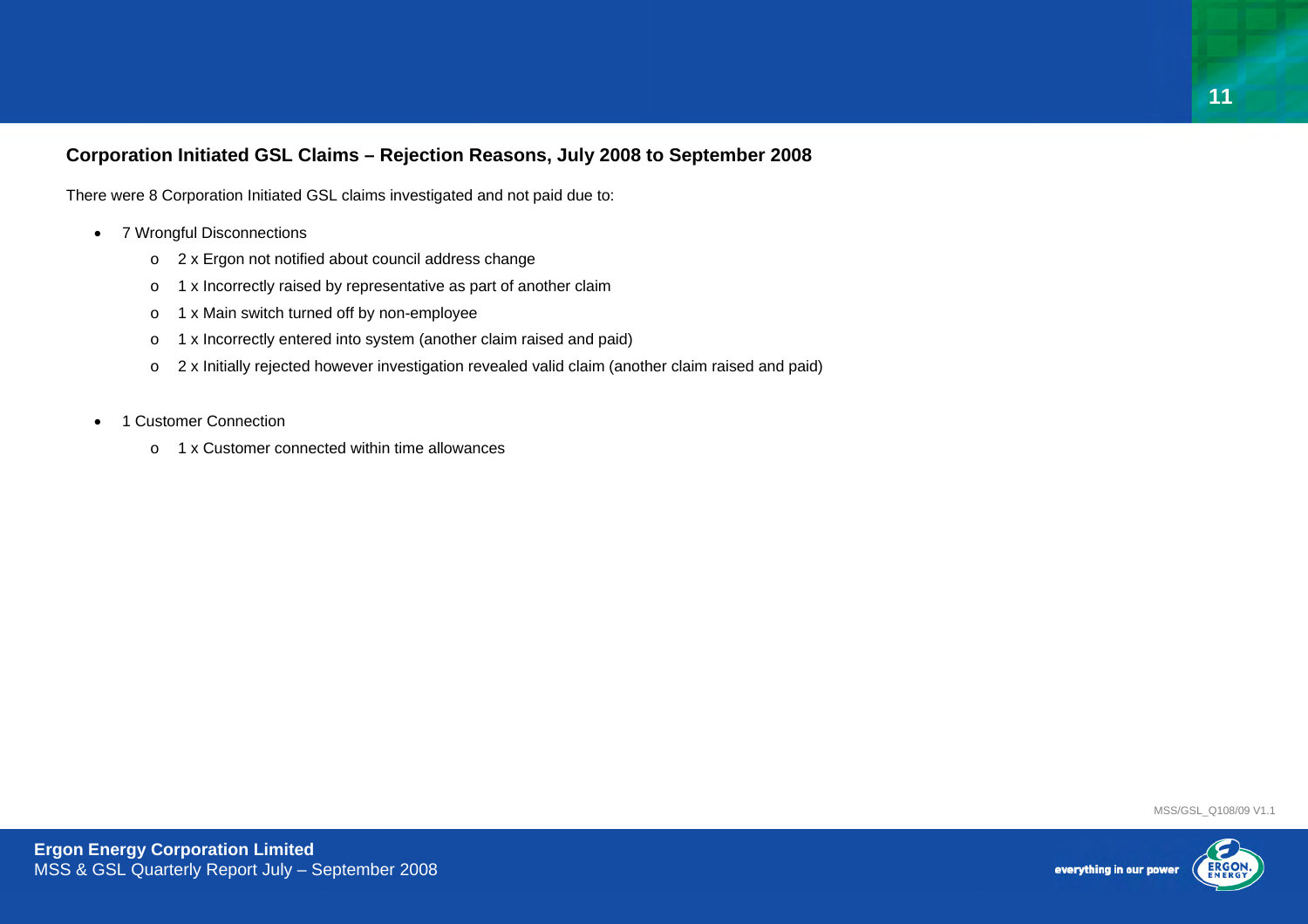|  |  |  |  | <b>Customer Initiated GSL Claims Breakdown</b> |
|--|--|--|--|------------------------------------------------|
|--|--|--|--|------------------------------------------------|

|                               |                                   | July 2008 to September 2008                           |                                                                   |                    | <b>Financial Year to Date</b>            |                                                       |                                                                   |                    |  |  |
|-------------------------------|-----------------------------------|-------------------------------------------------------|-------------------------------------------------------------------|--------------------|------------------------------------------|-------------------------------------------------------|-------------------------------------------------------------------|--------------------|--|--|
| <b>Type of GSL</b>            | Number of<br><b>Claims Raised</b> | Number of<br><b>Claims</b><br>Accepted<br>(Valid GSL) | <b>Number of</b><br><b>Claims</b><br>Investigated<br>and Not Paid | <b>Amount Paid</b> | <b>Number of</b><br><b>Claims Raised</b> | Number of<br><b>Claims</b><br>Accepted<br>(Valid GSL) | <b>Number of</b><br><b>Claims</b><br>Investigated<br>and Not Paid | <b>Amount Paid</b> |  |  |
| Planned Interruption (Bus)    | 13                                | 10                                                    | 3                                                                 | \$500.00           | 13                                       | 10                                                    | 3                                                                 | \$500.00           |  |  |
| Planned Interruption (Res)    | 115                               | 101                                                   | 14                                                                | \$2,080.00         | 115                                      | 101                                                   | 14                                                                | \$2,080.00         |  |  |
| Connection                    |                                   | $\Omega$                                              |                                                                   | \$0.00             | $\overline{2}$                           | 0                                                     | 2                                                                 | \$0.00             |  |  |
| Wrongful Disconnection        |                                   | ∩                                                     |                                                                   | \$0.00             | $\Omega$                                 | 0                                                     | $\Omega$                                                          | \$0.00             |  |  |
| Reconnection                  |                                   |                                                       |                                                                   | \$40.00            | 2                                        |                                                       |                                                                   | \$40.00            |  |  |
| <b>Hot Water Supply</b>       |                                   |                                                       |                                                                   | \$0.00             | 0                                        | 0                                                     | 0                                                                 | \$0.00             |  |  |
| Appointments                  | 11                                | 10                                                    |                                                                   | \$400.00           | 11                                       | 10                                                    |                                                                   | \$400.00           |  |  |
| Reliability - Frequency       | 33                                | 24                                                    | 9                                                                 | \$1,920.00         | 33                                       | 24                                                    | 9                                                                 | \$1,920.00         |  |  |
| <b>Reliability - Duration</b> |                                   |                                                       |                                                                   | \$0.00             |                                          | 0                                                     |                                                                   | \$0.00             |  |  |
| <b>Total</b>                  | 177                               | 146                                                   | 31                                                                | \$4,940.00         | 177                                      | 146                                                   | 31                                                                | \$4,940.00         |  |  |

### **Customer Initiated**

### **Number of Valid GSL Claims Paid - Jul to Sep 2008**



■ Planned Interruption (Bus) ■ Planned Interruption (Res) ■ Connection □ Wrongful Disconnection ■ Reconnection ■ Hot Water Supply



■ Appointments **B** Reliability - Frequency **B** Reliability - Duration

### **Customer Initiated**

### **Number of GSL Claims Not Paid - Jul to Sep 2008**

- Planned Interruption (Bus) Planned Interruption (Res) Connection
- □ Wrongful Disconnection Reconnection Hot Water Supply
- 

# **Appointments Reliability - Frequency Reliability - Duration**